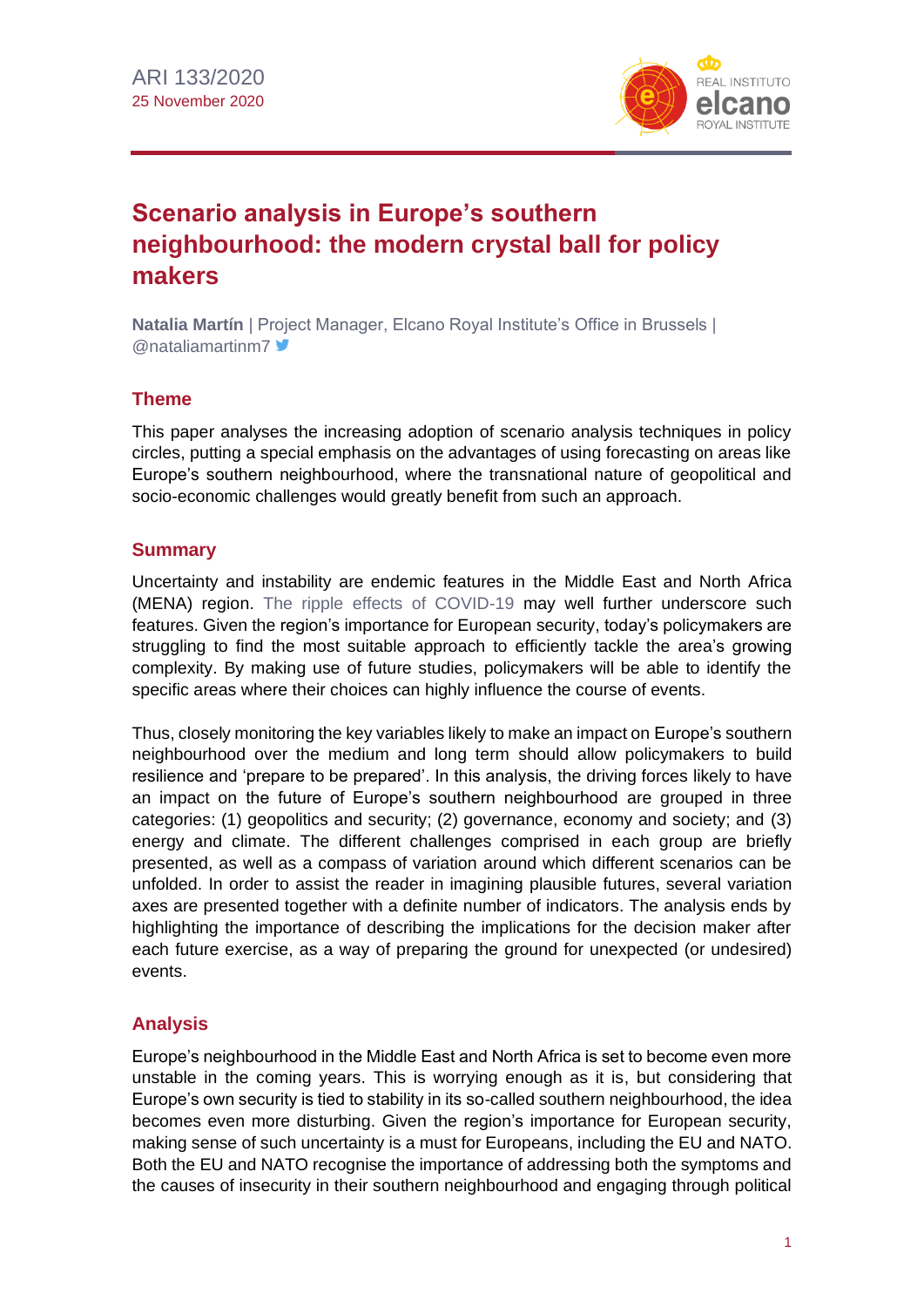dialogue, capacity building and crisis management. That, however, requires a clear understanding of regional security dynamics and their likely evolution.

#### (1) What is strategic foresight?

Successfully tackling all aspects having an impact on the Middle East and North Africa (MENA) and Europe's stability demands a deep comprehension of the strategic, political, economic and social challenges currently reshaping the balance of power in the region. One way can be through a not-so traditional tool (at least in Europe's government circles): strategic foresight, horizon scanning, scenario planning or foresight analysis are just different subcategories of the same concept. MENA analysts are increasingly supporting strategic foresight as a mechanism to devise their own predictions on the region's fragmented and complex political, economic and social landscape.

Surprisingly, the trend of relying on strategic foresight is not something new. 'Future studies' emerged in the early 1950s as a response to big shocks like large-scale wars (World Wars I and II and the Cold War), protracted economic crises (the Great Depression) and technological revolutions.<sup>1</sup> Since then it has greatly evolved, adapting to the different stages of global politics (from state-centred policymaking with states as the main actors of political life to today's complex political arena with more assertive interest groups and a growing role of civil society). Given the uncertainty of today's unpredictable future, with states and governments no longer in full control of the evolution of their own state (at least not as much as they were in the 1950s), it is fundamental (and highly recommended) for policymakers to make use of this instrument. Indeed, the use of foresight analysis is quite widespread in US policy circles<sup>2</sup> and increasing political and institutional initiatives across Europe indicate a growing interest in the matter.<sup>3</sup> It is undeniably true that analysing trends and factors that might affect Europe's position in the years and decades to come becomes a real added value to today's policymakers.

Interpreting key variables likely to make an impact on the southern neighbourhood over the medium and long term will allow policymakers to gain a better sense of their possible political and security implications. 'Strategic surprises'<sup>4</sup> in recent years, from 9/11 to the 2011 Arab uprisings with the Syrian and Libyan ongoing conflicts and the emergence of the so-called 'Islamic State' prove the need for new policy approaches that address the region's long-term challenges.

<sup>1</sup> Antonio Missiroli (2013), 'Strategic Foresight and the EU', EUISS Brief, European Union Institute for Security Studies (EUISS)[, https://www.iss.europa.eu/sites/default/files/EUISSFiles/Brief\\_13.pdf.](https://www.iss.europa.eu/sites/default/files/EUISSFiles/Brief_13.pdf) <sup>2</sup> Initially scenario planning was a tool mostly used by business companies, especially when it came to anticipating and managing change on an industry level or environment. This technique is also widely used for economic planning purposes. For more detailed information see Mats Lindgren & Hans Bandhold (2003), 'Scenario Planning: the link between future and strategy', Palgrave Macmillan.

<sup>&</sup>lt;sup>3</sup> This can be especially seen within the European Commission, where President Ursula von der Leyen commissioned Vice-President Šefčovič to lead the Commission's efforts to embed strategic foresight into its work. On 9 September 2020 the Commission unveiled its first Strategic Foresight Report (see [https://ec.europa.eu/commission/presscorner/detail/en/ip\\_20\\_1586\)](https://ec.europa.eu/commission/presscorner/detail/en/ip_20_1586).

<sup>4</sup> Even if these events might have been long predicted by regional experts, we could not know exactly when and how the revolts were going to take place (even less conceive the tremendous aftershocks that we are currently witnessing).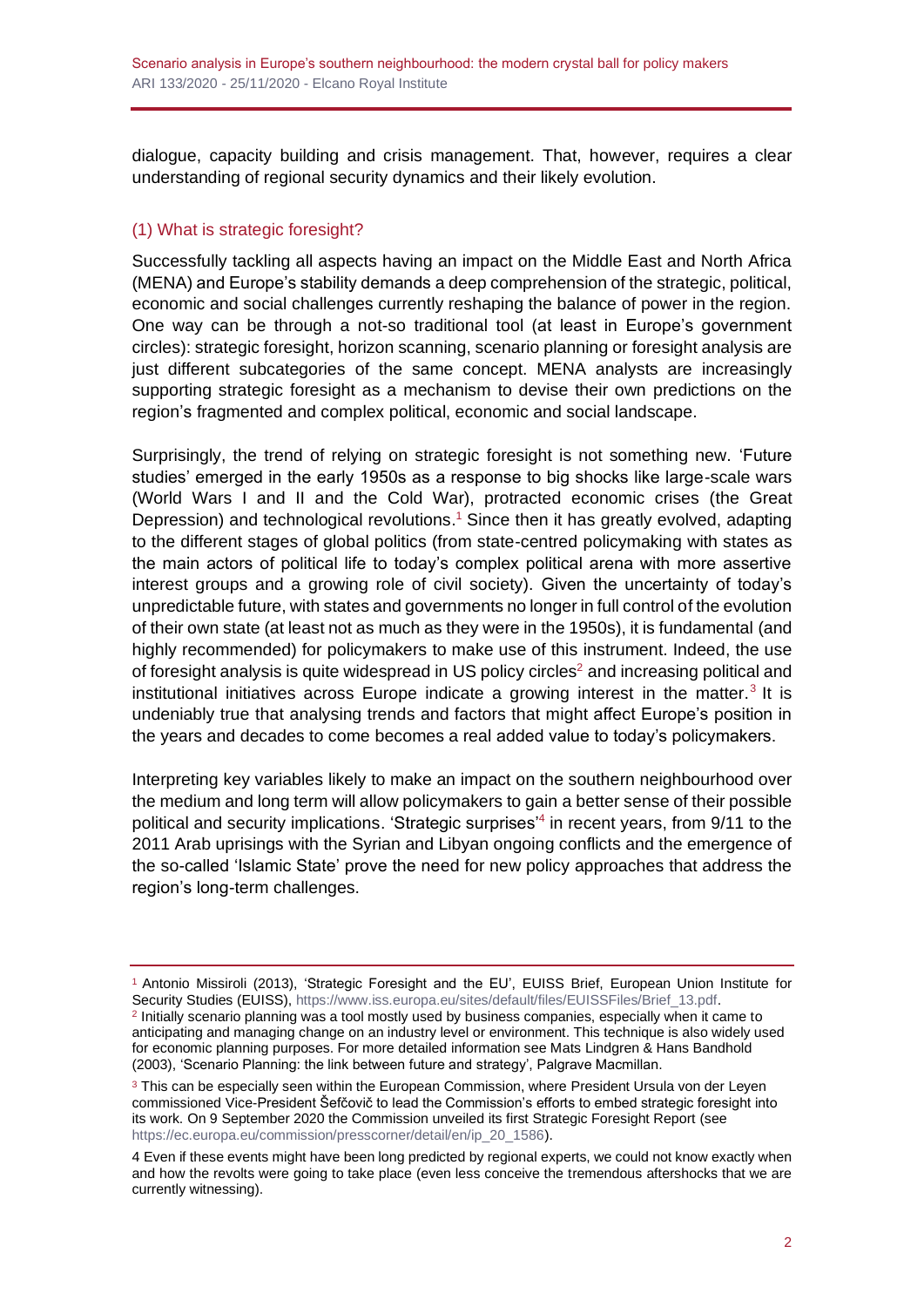Europe needs to build resilience and to 'prepare to be prepared'. Foresight gives policymakers a choice, challenges traditional institutional assumptions and assists in preventing, or at least anticipating, certain events. It searches for and detects weak signals, inspects the outer contours of events and investigates areas that do not necessarily feature in the headlines.

#### (2) Strategic foresight applied to Europe's southern neighbourhood

When engaging in strategic foresight, one can consider multiple plausible scenarios about how the future might unfold. This constitutes an attractive mechanism for condensing complex trends relating to a particular region or issue and it helps to communicate the information to decision makers. It can therefore help to develop plans to exploit whatever opportunities might arise or avoid whatever risks the future might hold. 5

In the social sciences literature there are different types of methodologies related to scenario development.<sup>6</sup> Three of them stand out: (1) horizon scanning, which relies on quantitative analysis and probability to produce possible scenarios; (2) visioning and back-casting, whose purpose is to lead to preferable scenarios; and (3) scenario analysis, which aims to yield plausible scenarios.

Consequently, different techniques can be used to conduct scenario analysis. But the identification of the main sources of future change is central to this methodology: typically, key driving forces with uncertain trajectories are identified and plausible scenarios are developed on the basis of how such forces evolve.<sup>7</sup> When applying this technique to the MENA region, the driving forces that are likely to impinge upon the future of Europe's southern neighbourhood can be grouped in three categories: (1) geopolitics and security; (2) governance, economy and society; and (3) energy and climate.

## *(2.1) Geopolitics and security<sup>8</sup>*

Competition between different regional powers like Iran, Saudi Arabia, Israel, Turkey and Qatar is a defining feature of the region's geopolitical and security landscape.<sup>9</sup> This

<sup>5</sup> For a specific example on strategic foresight applied to the southern neighbourhood see Félix Arteaga (2011), 'Cambios en el mundo árabe y sus repercusiones para España. Análisis de escenarios',

Documento de Trabajo, Real Instituto Elcano/Observatorio Crisis en el Mundo Árabe,

[http://www.realinstitutoelcano.org/wps/portal/rielcano\\_es/contenido?WCM\\_GLOBAL\\_CONTEXT=/elcano/e](http://www.realinstitutoelcano.org/wps/portal/rielcano_es/contenido?WCM_GLOBAL_CONTEXT=/elcano/elcano_es/zonas_es/dt14-2011) [lcano\\_es/zonas\\_es/dt14-2011.](http://www.realinstitutoelcano.org/wps/portal/rielcano_es/contenido?WCM_GLOBAL_CONTEXT=/elcano/elcano_es/zonas_es/dt14-2011)

<sup>&</sup>lt;sup>6</sup> See, eg, Peter Bishop, Andy Hines & Terry Colins (2007), 'The current state of scenario development: an overview of techniques', *Foresight*, vol. 9, nr 1, p. 5-25; Ron Bradfield *et al*. (2005), 'The origins and evolution of scenario techniques in long range business planning', *Futures*, vol. 37, nr 8, p. 795-812; and Angela Wilkinson, Roland Kupers & Diana Mangalagiu (2013), 'How plausibility-based scenario practices are grappling with complexity to appreciate and address 21st century challenges', *Technological Forecasting and Social Change*, vol. 80, nr 4, p. 699-710.

<sup>7</sup> Monika Sus & Marcel Hadeed (2020), 'Theory-infused and policy-relevant: On the usefulness of scenario analysis for international relations', *Contemporary Security Policy*, vol. 41, nr 3, p. 432-455.

<sup>&</sup>lt;sup>8</sup> For a more detailed information on the latest and changing security dynamics of the region, especially regarding military forces see Anthony H. Cordesman (2020), 'The changing security dynamics of the Middle East<br>East and North Africa', Center for Strategic & International Studies (CSIS), East and North Africa', Center for Strategic & International Studies (CSIS), [https://www.csis.org/analysis/military-dynamics-middle-east-and-north-africa.](https://www.csis.org/analysis/military-dynamics-middle-east-and-north-africa)

<sup>9</sup> See, eg, Fred H. Lawson (2006), *Constructing International Relations in the Arab World*, Stanford University Press.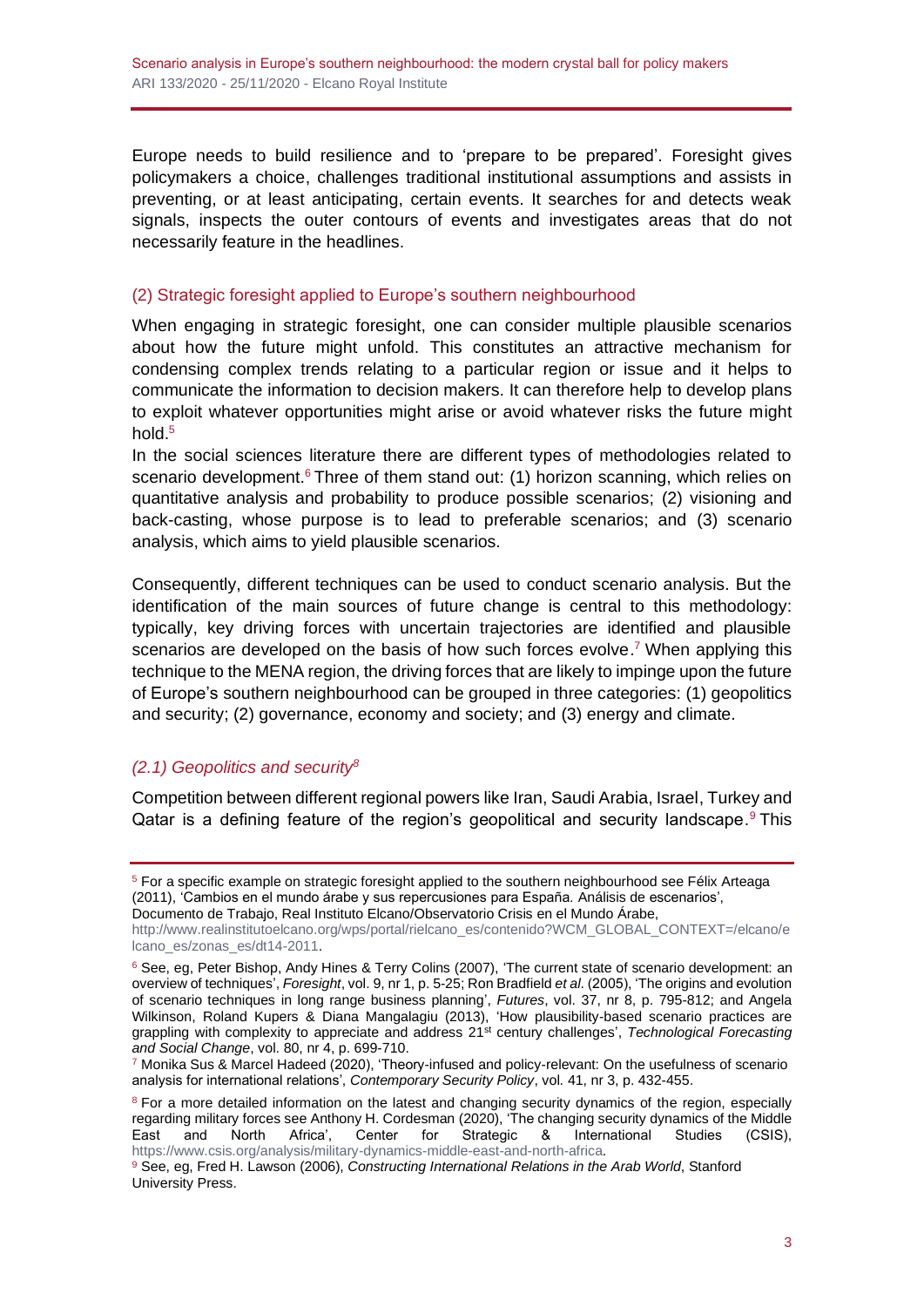competition has led to the proliferation of missile and missile-defence systems in the region (especially in the Gulf), but has also manifested itself through proxies, including terrorist groups. More broadly, geopolitical competition in the region will continue to shape and be shaped by the evolving role that powerful external actors are playing in the region, most notably the US and Russia, but also China. Surprisingly, the EU and NATO are absent from the list of 'powerful and influential' external actors in the region. The EU is lacking an overall security strategy for the southern neighbourhood, providing sufficient room to individual European states to pursue their own national interests in specific regional countries to the detriment of a common European approach.<sup>10</sup> For its part, NATO's military nature and prioritisation of the Eastern European flank means its bandwidth to engage in the South is somewhat limited.

Russia's growing influence and assertive behaviour in the Eastern Mediterranean and North Africa (notably in the Syrian conflict) raises many questions. Likewise, China has significantly increased its economic, political and security footprint<sup>11</sup> in the MENA region, becoming the biggest trade partner and external investor for many countries and creating a dependency vis-à-vis Chinese foreign direct investment (FDI).<sup>12</sup> Special attention should also be devoted to the paradigm shift in China's approach to a military presence in the region. China has been one of the biggest contributors to the UN's peacekeeping operations over the past 20 years, although there has recently been a shift in its strategic thinking, increasing its engagement in active conflict zones like Mali and Sudan, among others. 13

The progressive withdrawal of the  $US<sup>14</sup>$  from the region, together with the lack of a united political response from Europe is offering a growing space to these external actors. In this way, external actors seek to steer the policies of the regional states in a direction that serves their own ambitions, not the region's stability and governance. Additionally, these challenges are further compounded by the role of non-state actors combined with an ongoing relevance of non-traditional security challenges (such as terrorism, organised crime, arms and human trafficking, etc).

<sup>11</sup> In 2015 China started staging joint naval exercises with Russia in the Mediterranean and in 2017 it established its first overseas military base in Djibouti For more details see Michael Paul (2019), 'Partnership on the high seas: China and Russia's joint naval manoeuvres', SWP Comment, Stiftung Wissenschaft und Politik (the German Institute for International and Security Affairs, SWP), [https://www.swp-berlin.org/fileadmin/contents/products/comments/2019C26\\_pau.pdf.](https://www.swp-berlin.org/fileadmin/contents/products/comments/2019C26_pau.pdf)

<sup>12</sup> China has invested more than US\$123 billion in the MENA region between 2016 and 2019. For more details see Afshin Molavi (2019), 'China's global investments are declining everywhere except for one region', *Foreign Policy*, [https://foreignpolicy.com/2019/05/16/chinas-global-investments-are-declining](https://foreignpolicy.com/2019/05/16/chinas-global-investments-are-declining-everywhere-except-for-one-region/)[everywhere-except-for-one-region/.](https://foreignpolicy.com/2019/05/16/chinas-global-investments-are-declining-everywhere-except-for-one-region/)

<sup>13</sup> Until 2013 China had shown a preference for supplying non-military personnel to UN missions. With the engagement in Mali (an operation referred to as the 'world's most dangerous UN mission'), China is showing its desire to be seen as a 'responsible great power' in the region. For more information see Marc Lanteige (2019), 'China's UN peacekeeping in Mali: strategies and risks', Oxford Research Group, [https://www.oxfordresearchgroup.org.uk/blog/chinas-un-peacekeeping-in-mali-strategies-and-risks.](https://www.oxfordresearchgroup.org.uk/blog/chinas-un-peacekeeping-in-mali-strategies-and-risks)

<sup>10</sup> Sven Biscop (2020), 'In the desert or at sea? Securing Europe's southern flank', ARI, nr 96/2020, Elcano Institute,

[http://www.realinstitutoelcano.org/wps/portal/rielcano\\_en/contenido?WCM\\_GLOBAL\\_CONTEXT=/elcano/e](http://www.realinstitutoelcano.org/wps/portal/rielcano_en/contenido?WCM_GLOBAL_CONTEXT=/elcano/elcano_in/zonas_in/ari96-2020-biscop-in-the-desert-or-at-sea-securing-europes-southern-flank) [lcano\\_in/zonas\\_in/ari96-2020-biscop-in-the-desert-or-at-sea-securing-europes-southern-flank.](http://www.realinstitutoelcano.org/wps/portal/rielcano_en/contenido?WCM_GLOBAL_CONTEXT=/elcano/elcano_in/zonas_in/ari96-2020-biscop-in-the-desert-or-at-sea-securing-europes-southern-flank)

<sup>&</sup>lt;sup>14</sup> Some experts argue that the long-time predicted US retrenchment from the region is not that evident. See, for instance, the lates[t defence partnerships signed with Morocco](https://www.defense.gov/Explore/News/Article/Article/2369742/us-morocco-chart-defense-cooperation-through-2030/) and the visit of the Defense [Secretary to Tunisia, Algeria and Morocco,](https://www.africom.mil/article/33196/us-increases-engagements-with-african-nations) both in October 2020.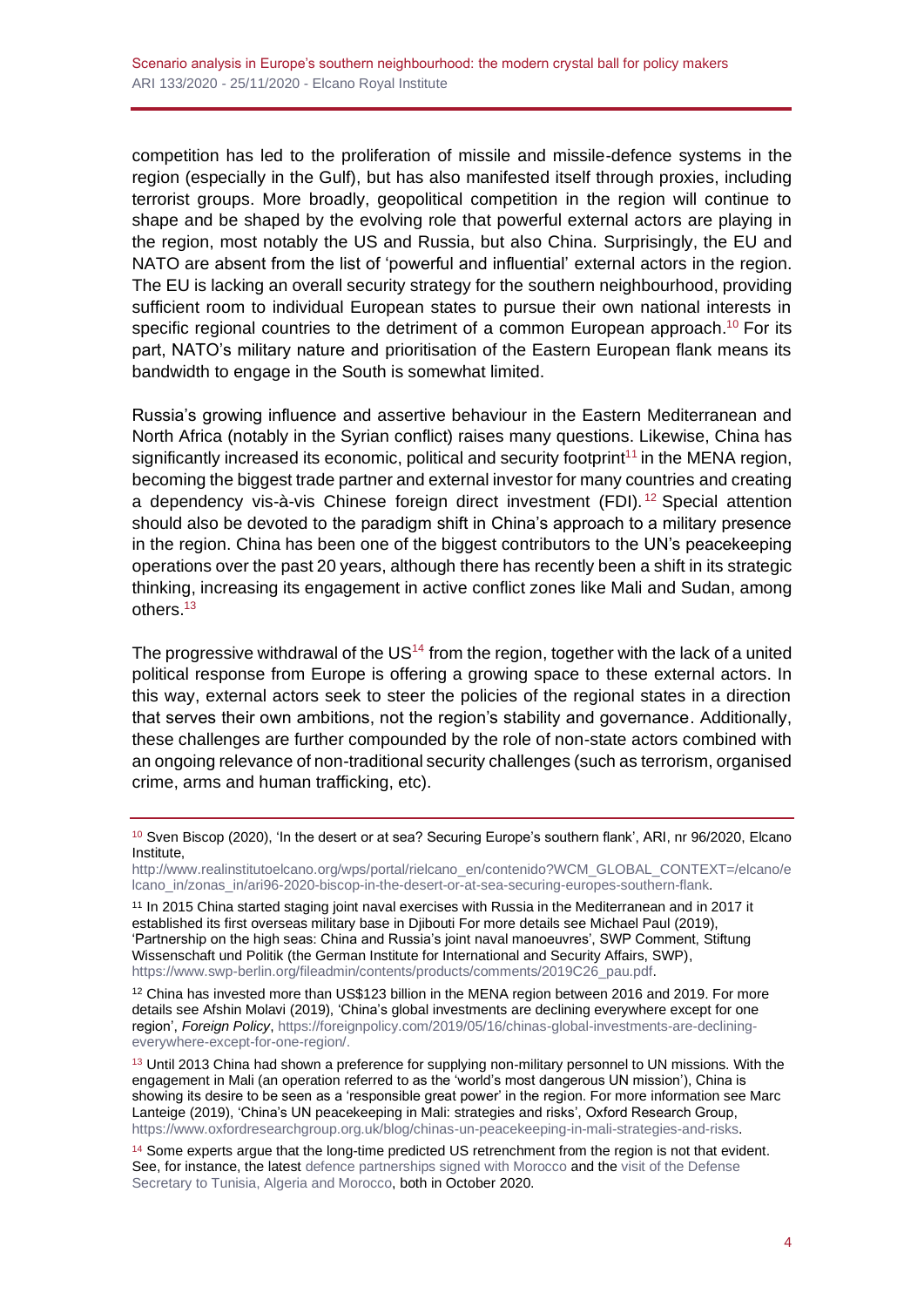All in all, an 'arc of instability' stretches from the Persian Gulf to the Maghreb, [including](http://www.realinstitutoelcano.org/wps/portal/rielcano_en/contenido?WCM_GLOBAL_CONTEXT=/elcano/elcano_in/zonas_in/ari132-2020-wilen-a-logic-of-its-own-the-external-presence-in-sahel)  [the neighbouring Sahel,](http://www.realinstitutoelcano.org/wps/portal/rielcano_en/contenido?WCM_GLOBAL_CONTEXT=/elcano/elcano_in/zonas_in/ari132-2020-wilen-a-logic-of-its-own-the-external-presence-in-sahel) compelling Europeans to keep thinking about how to respond to emerging traditional and non-conventional threats. What is the balance of power between internal and external actors in the region, and how is it likely to evolve? How relevant is the Saudi-Iranian rivalry for our understanding of regional geopolitical and security dynamics? And how is this rivalry likely to evolve over the coming decades? Will US power continue to play the same structuring role across the South? How is Sino-US competition likely to manifest itself? How is Russia's presence and influence likely to evolve? Are we likely to see a retreat of state actors in favour of non-state groups? Foresight analysis can address these questions by playing them out in a scenario.

#### *(2.2) Governance, economy and society*

Beyond questions related to the balance of power and security, the Arab uprisings in the 2010s continue to produce profound transformations in terms of the region's governance, economy and society. Indeed, many of the destabilising and threatening phenomena emanating from that region appear to be symptoms of deep governance, economic and social ills. According to the assessment of the United Nations Development Programme (UNDP) in its latest Arab Human Development Report, <sup>15</sup> factors like democratic regression, failing economic models, lack of social programmes and police repression are causes for concern in the political, social and economic context. In addition, the outbreak of the COVID-19 pandemic has aggravated the ongoing instability in the region by deteriorating people's living conditions and by negatively impacting the financial, health and social systems, driving public exasperation to new heights.

The Arab population is disillusioned by the inability of political regimes to meet their expectations. This is especially seen in the frustration of the younger generations, who have no professional or personal expectations of growth and development, and who also make an extensive use of new communication technologies.<sup>16</sup> The increased access to information out of the official discourse of the ruling political parties is supporting a reemergence of Arab civil society, which is using technology to amplify its discontent with corruption, nepotism, lack of opportunities, social inequalities and rising food prices. With a situation rapidly reaching a boiling point, Arab societies are asking for a reinvention of the social contract, but how will leaders in the region react to these growing demands? How will political, economic and societal trends evolve and how are they likely to affect regional security and stability? Once again, foresight analysis can make use of these variables and play them on a scenario to see how the future might unfold.

[http://hdr.undp.org/sites/default/files/reports/2699/ahdr2016en.pdf.](http://hdr.undp.org/sites/default/files/reports/2699/ahdr2016en.pdf)

<sup>15</sup> United Nations Development Programme (UNDP) (2016), 'Arab human development report 2016: youth and the prospects for human development in a changing reality',

<sup>&</sup>lt;sup>16</sup> The use of new technologies is a double-edged sword in the region: on the one hand, civil society uses social media to amplify their discontent, but states also employ it for cyber espionage and cybersurveillance of their own citizens (journalists, dissidents and human rights defenders). For a detailed description of the use of the cyberspace in the MENA region see Javier Bordón Osorio (2020), 'The cyber priorities mong the MENA States', Blog, Elcano Royal Institute[, https://blog.realinstitutoelcano.org/en/the](https://blog.realinstitutoelcano.org/en/the-cyber-priorities-among-the-mena-states/)[cyber-priorities-among-the-mena-states/.](https://blog.realinstitutoelcano.org/en/the-cyber-priorities-among-the-mena-states/)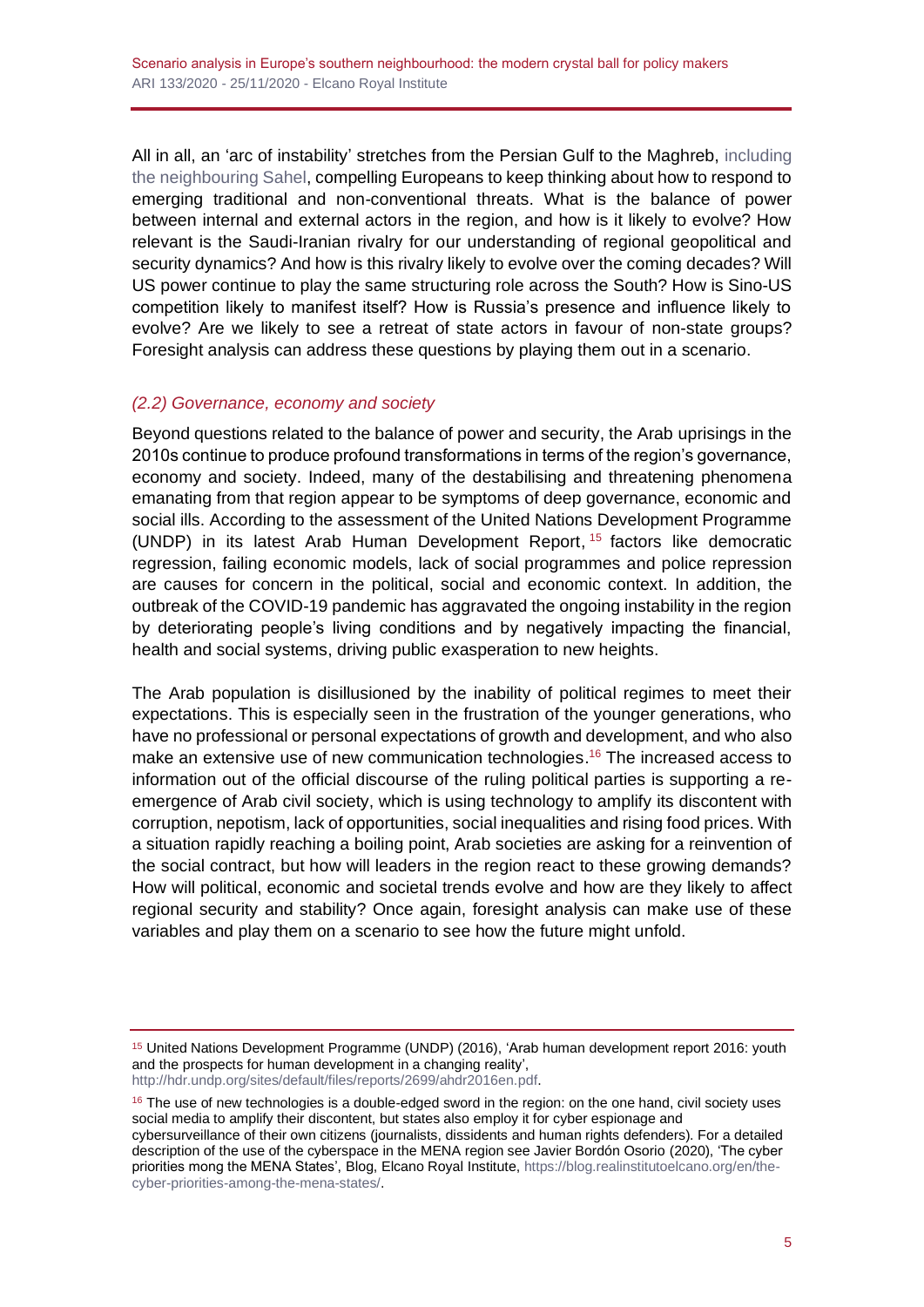## *(2.3) Energy and climate trends*

The South's wealth in hydrocarbons means that energy-related considerations are always at the forefront when discussing the region's politics and economics. Relatedly, the region's water scarcity and high exposure to the impact of global warming means climate change is a serious challenge across the South, not least as it calls into question the region's hydrocarbon-centric model. The ongoing global process of energy transition is a significant challenge for oil and gas producers in the region, who will face a drop in the demand of key energy consumers, including the EU. Moreover, the recent collapse in oil prices following the COVID-19 pandemic is also straining the region's oil exporting countries. Altogether, if the MENA countries wish to maintain their leadership in the global energy markets and avoid becoming a peripheral player, they require deeper reforms and a set of supporting tools to attract adequate investments.<sup>17</sup>

When it comes to climate issues, the region's energy wealth holds it back. Climate change is already showing acute symptoms like water and food scarcity, even more precarious rain patterns, rising temperatures and an increased vulnerability of coastal areas due to rising sea levels (the best example is Alexandria in Egypt). Moreover, failing agricultural models are clashing with an increase in population (higher demography equals higher demand for products). To make things worse, the region's lack of preparedness to natural disasters places it on the brink of collapse. In this context, how will energy and climate trends evolve and how are they likely to impinge upon regional security and stability?

## (3) The compass of variation

In scenario planning exercises, the questions outlined after every subgroup of megatrends are developed into an 'imagined' but probable future. But how is information organised into the different future scenarios? In every foresight exercise, it is key to identify a variable or compass that can serve as an axis around which information is organised into the different scenarios. The compass will be the same through the potential futures, although how it will vary depending on the imagined reality will produce a different result.

This horizontal topic will serve as a starting point when drafting scenarios. When addressing the MENA region as the object of a foresight exercise, the compass must be a concept present in the whole region. The volume of this presence might not be the same throughout the region, but it must be in existence. Some examples that can be used and found horizontally are as follows:

<sup>17</sup> Rim Berahab (2020), 'Global trends in the energy sector and their implication on energy security in NATO's southern neighbourhood', ARI, nr 103/2020, Real Instituto Elcano,

[http://www.realinstitutoelcano.org/wps/portal/rielcano\\_en/contenido?WCM\\_GLOBAL\\_CONTEXT=/elcano/e](http://www.realinstitutoelcano.org/wps/portal/rielcano_en/contenido?WCM_GLOBAL_CONTEXT=/elcano/elcano_in/zonas_in/energy/ari103-2020-berahab-global-trends-energy-sector-and-implication-on-energy-security-in-natos-southern-neighbourhood) [lcano\\_in/zonas\\_in/energy/ari103-2020-berahab-global-trends-energy-sector-and-implication-on-energy](http://www.realinstitutoelcano.org/wps/portal/rielcano_en/contenido?WCM_GLOBAL_CONTEXT=/elcano/elcano_in/zonas_in/energy/ari103-2020-berahab-global-trends-energy-sector-and-implication-on-energy-security-in-natos-southern-neighbourhood)[security-in-natos-southern-neighbourhood.](http://www.realinstitutoelcano.org/wps/portal/rielcano_en/contenido?WCM_GLOBAL_CONTEXT=/elcano/elcano_in/zonas_in/energy/ari103-2020-berahab-global-trends-energy-sector-and-implication-on-energy-security-in-natos-southern-neighbourhood)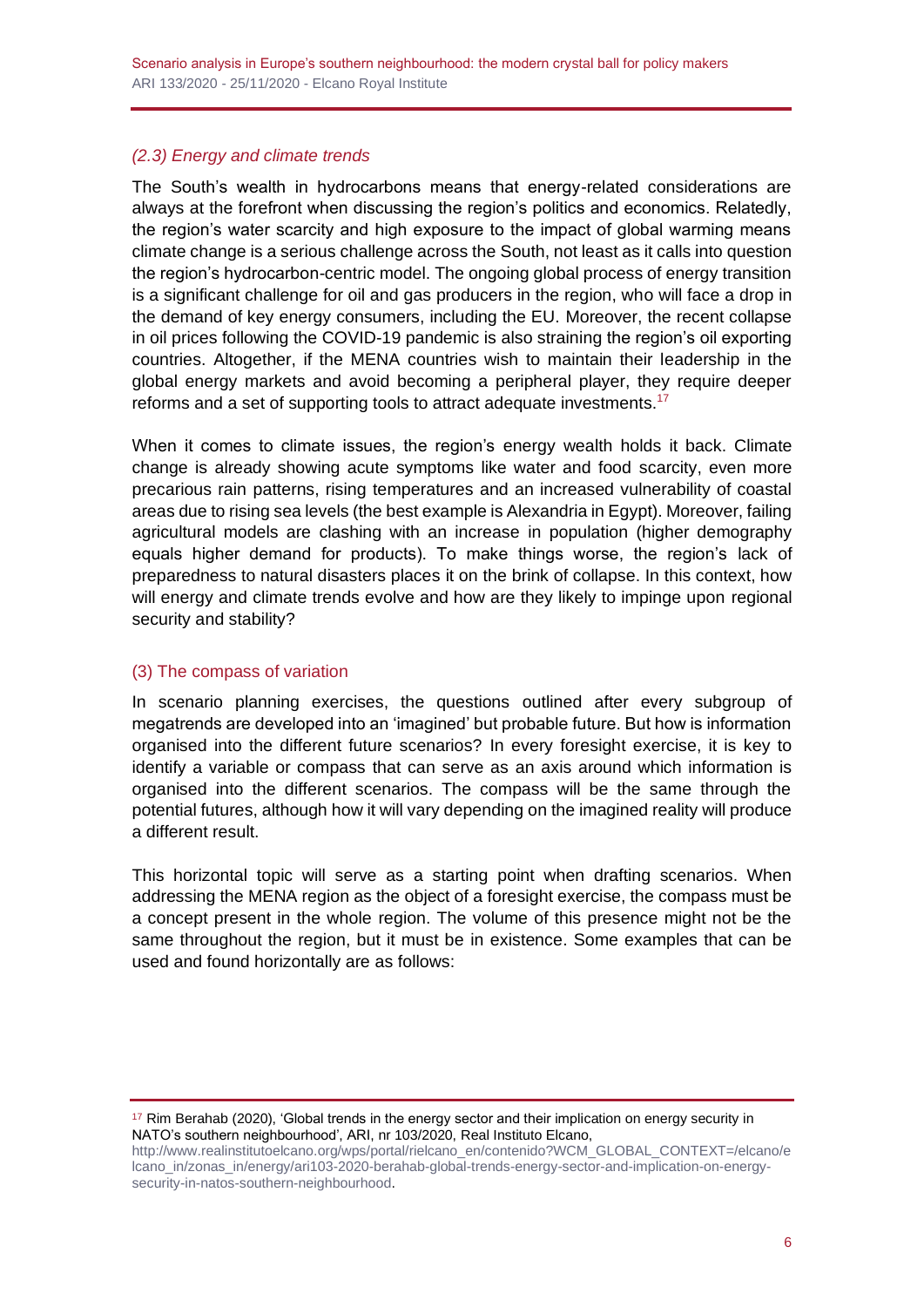- Level of governance (scenarios can be unfolded through the lens of a future region with diminished, increased or mixed levels of governance). Indicators:
	- $\circ$  Transparency and accountability (are they a given in that state?)
	- $\circ$  Corruption, nepotism, cronyism and patronage networks (are they dominating the political sphere?)
	- $\circ$  Independent judiciary (is there a lack of it? To what extent is it independent?)
- Level of state capacity (scenarios can be unfolded depending on how the state is responding to society's needs. Is it positively responding, it is absent? Is there an effective service provision in place?). Indicators:
	- o Levels of poverty
	- o Level of educational systems
	- o Social exclusion and inequality
	- o (Dynamic) job creation
	- o Urbanisation
	- o Health system
	- o Natural disaster response
	- o Food and energy prices
	- o Water resources
- Level of state success (is the state creating the conditions for a favourable political, economic and social development? Is the renovation of the social contract bolstering its legitimacy towards its people? Is the state able to protect its citizens from armed conflict? Are state structures missing? If that is the case, whose actors are occupying this vacuum of power?). Indicators:
	- o Regional dispute resolution mechanisms
	- o Effective control of borders
	- o Effective tax collection
	- o Macroeconomic trends and inter-regional trade
	- o Economic openness
	- o Oversight of non-state actors and/or crime networks
	- o Employment and unemployment levels
	- o Technological and industrial (under)development
	- o (Un)equal income distribution
	- o Population living conditions
	- o Participatory mechanisms in place
	- o Successful agricultural models
	- o Water resources
	- o Natural disaster response
	- o Food and energy prices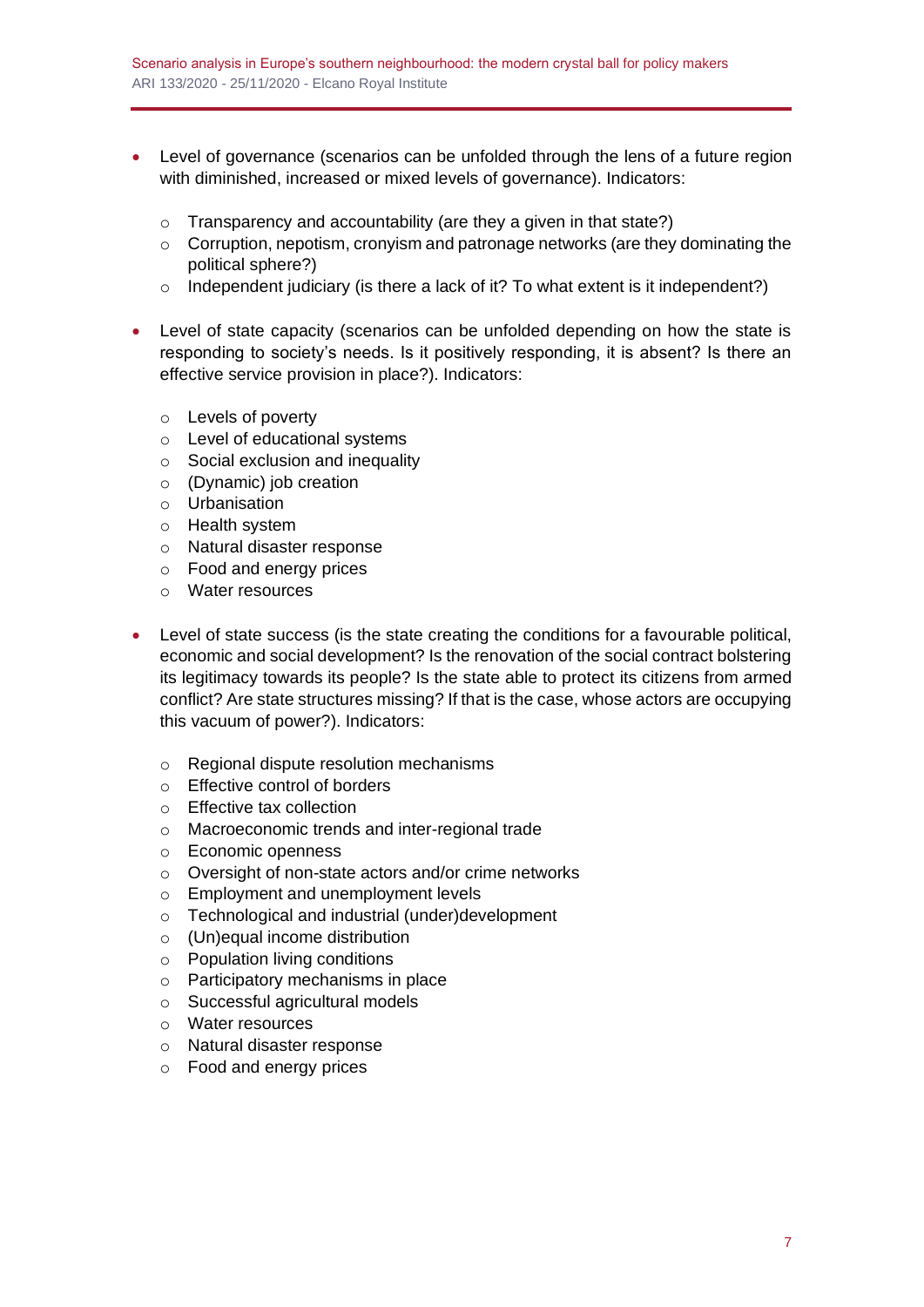- Level of institutional presence (do institutions have a clear mandate? Are institutions having a real impact on individuals' lives? Is society legitimating the role of institutions?). Indicators:
	- o (Absence of) specialised bodies in charge of promoting transparency and prosecute corruption.
	- o (Absence of) fair and transparent rules-based regulatory framework
	- o (Absence of) social policies to support vulnerable population
	- o (Absence of) fair and transparent democratic elections
- Level of trust between society vs state (how is the state responding to society's needs? Are the peoples' aspirations met by state action or are they being fulfilled by other actors? Do individuals legitimise the state they are living in?). Indicators:
	- o (Erosion of) confidence in the political system
	- o (Absence of) representative institutions (ie, trade unions)
	- o Citizen engagement
	- o Local initiatives
	- o Future expectations (notably of young people).

# **Conclusions**

After the assessment of trends and their performance in the chosen compass, a foresight exercise would finalise with policy recommendations. This way of informing decisionmakers helps prepare institutions for the unexpected (or the undesired) and provides a constant monitoring of medium- to long-term internal and external trends.

To sum up, the 'Scenario Analysis' technique explained here consists of:

- 1. Clearly defining the focal issue and the specific goals of the exercise
- 2. Making a list of forces, factors and events (megatrends) that are likely to influence the future
- 3. Organizing the trends, forces, factors or events that are related to each other into affinity groups that are expected to be the driving forces in how the focal issue will evolve
- 4. Choosing a horizontal compass (axis) and analysing how it interplays with the other drivers in each case
- 5. Generating a chosen number of scenarios, ie, writing stories to describe what might come about as a function of variation in the chosen axis
- 6. For each scenario, describing the implications for the decision maker

This technique not only allows European policymakers to see what the threats and challenges are, but also how to address them depending on their origin. Just by reviewing the above indicators one can confirm that when it comes to acting in this region, political and economic engagement are critical. By acknowledging the importance of political and economic engagement, the EU becomes the ideal organisation to channel Europe's cooperation towards the South. However, the value of a permanent EU-NATO dialogue on all issues related to the southern neighbourhood would provide a complete picture and a higher impact (in this context, where the challenges are not purely military in nature, NATO would interact through its political